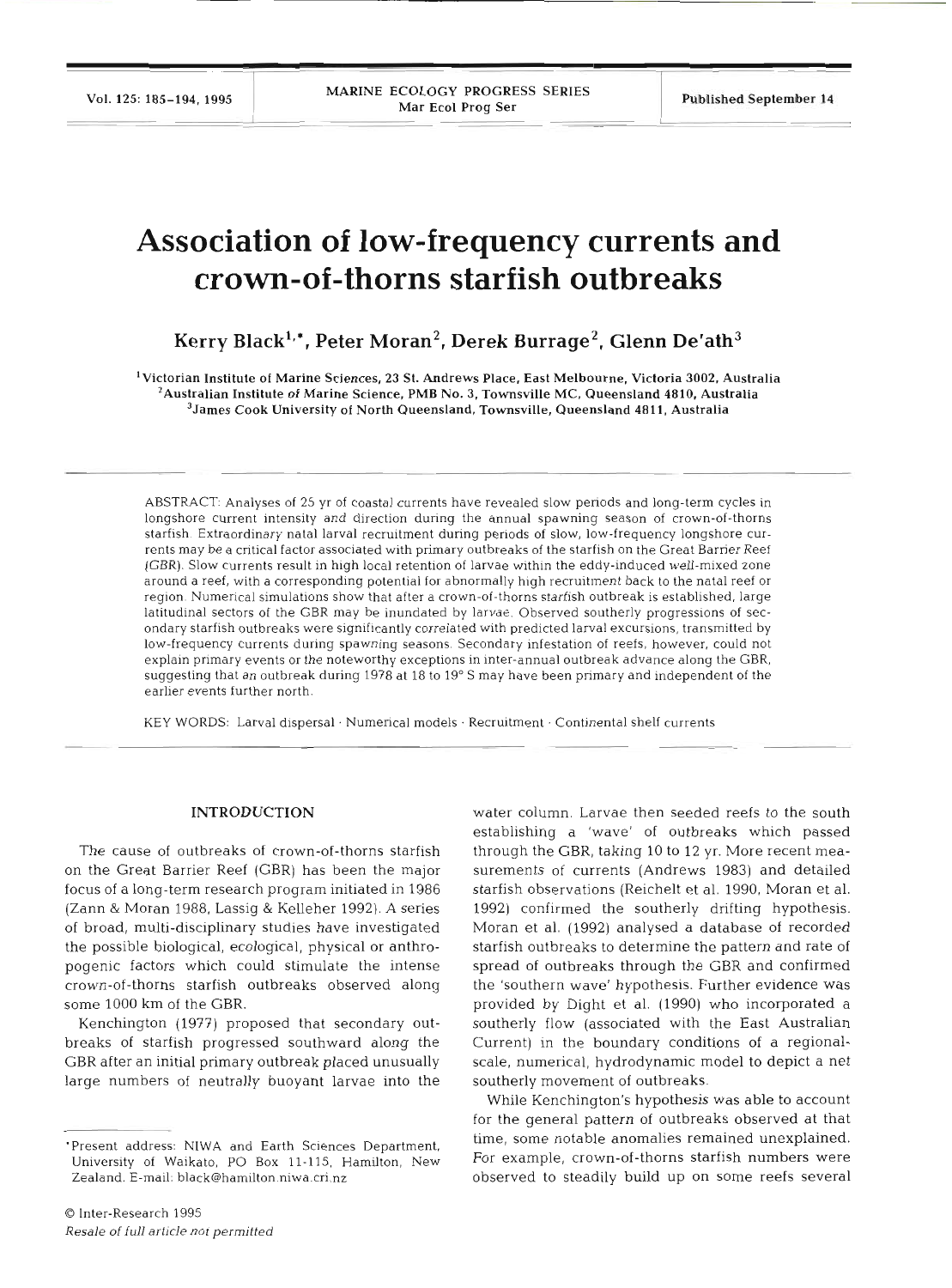years after the main wave had passed through. Moreover, the cause of the primary infestation remained unknown, while inter-annual variability in the currents (sometimes the currents are directed northwards; Burrage et al. 1994) suggested that the general southerly trend may not be valid in each specific pelagic period during early December each year.

Recent numerical modelling has identified important reef-scale phenomena which potentially offer alternative explanations for the anomalies in the pattern of outbreaks. Black et al. (1990) showed that a significant proportion of larvae may remain on or near the natal reef; the numbers retained exhibited a strong dependence on current strength during the critical 2 to 4 wk pelagic period (Black et al. 1990, Black 1993). This research suggests that the variation in water currents around reefs may have a profound effect on the patterns of recruitment of marine organisms. Food supply, predation and recruitment success must each have a regulatory role, and Birkeland (1982) has suggested that enhancement of larval food supply from nutrient-enriched terrestrial run-off may also be important. However, pelagic larval numbers available for local settlement rise significantly during periods of slow, low-frequency currents and may temporarily override other recruitment controls to allow establishment of an outbreak when food supply is plentiful.

Previous studies of the relationship between water currents and crown-of-thorns starfish outbreaks have been unable to consider the low-frequency variations in the highly energetic East Australian currents within the GBR. The present study compares observed outbreak movements with those predicted using a recently developed time series of low-frequency currents over 25 yr (Burrage et al. 1994). The largest relevant spatial scale, encompassing the Central and Cairns sections of the GBR, over the longest possible time scale of 25 successive years of starfish observations is examined to provide the first deterministic analysis of the hydrodynamic conditions which may be implicated as a cause of starfish outbreaks.

Due to limitations in data, particularly with respect to recorded primary outbreaks, assumptions about spatial current variation, starfish life cycle and crown-ofthorns starfish outbreak durations still had to be made and the statistical significance of the link between current strength and primary outbreaks could not be determined. The study, however, shows that extraordinary natal larval recruitment is implicated as a mechanism for outbreaks; and, a statistically significant correlation between predicted annual larval excursions and the recorded speed of the wave of secondary outbreaks was obtained.

# **METHODS**

**Hindcast currents.** Hindcast time series of currents were developed for 5 sites across the continental shelf off Townsville, Australia, in the Central region of the GBR (Burrage et al. 1994). In essence, the predictions used the observation that longshore coastal currents on the continental shelf were geostrophic; the current intensity being proportional to the set-up or set-down in coastal sea levels at the permanent tidal station at Townsville (Burrage et al. 1994).

A series of corrections were applied to eliminate sea level oscillations unrelated to current strength. The Townsville sea level was low pass filtered (half power point at 51.4 h) and corrected for atmospheric pressure variation. To obtain the cross-shelf gradient, a 90 d, running-mean-smoothed time series of sea level recorded at Noumea, French Polynesia, was subtracted from the Townsville levels. This eliminated unwanted seasonal oscillations of the western Pacific basin, which are unrelated to geostrophic continental shelf currents.

For this paper, we use the 25 yr time series of middepth currents at Site B (Fig. 1). The site, located near 19" S in the GBR inner lagoon north of Townsville, is considered representative of continental shelf currents within and shoreward of the reef matrix throughout our region of interest. This is supported by



Fig. 1 Great Barrier Reef and Central Section measurement sites (W1-W5: near-bottom mounted pressure sensor:  $A-E$ , C2, BG3: currents; TG: tide gauge)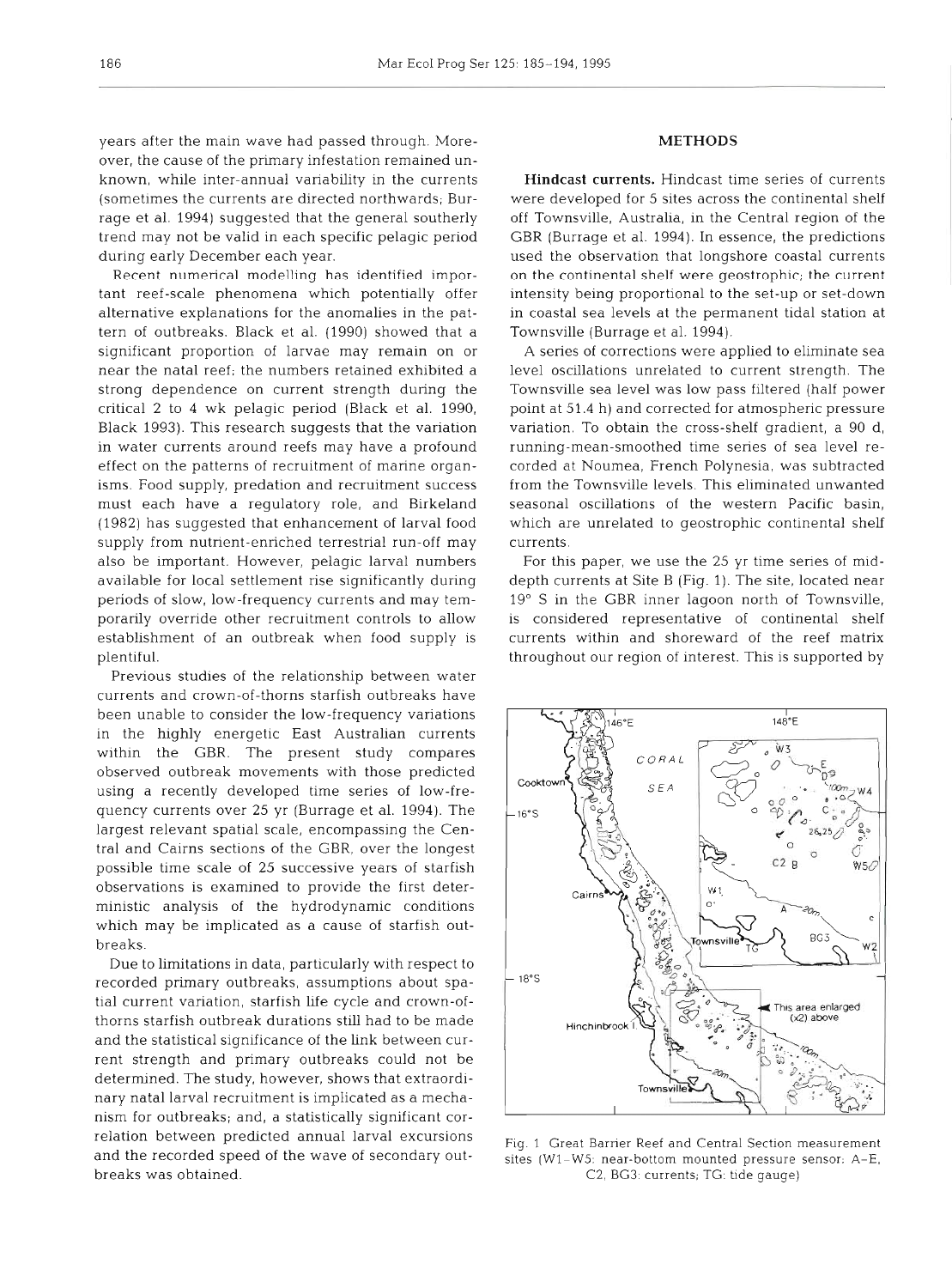a number of independent lines of evidence. Burrage (1993) and Burrage et al. (1995) reported that nearsurface currents observed at a long-term mooring on the upper continental slope at  $14^{\circ}$  N show that the southward-flowing East Australian Current originates near this location. This current forces a prevailing southward flow downstream, along the outer GBR. Preliminary analyses of current measurements and sea levels at Green Island near 17° S (Stevens et al. 1992) show that the linear relationship between currents and sea levels identified by Burrage et al. (1994) holds near the Island with only minor changes in the regression parameters. In addition, analyses of sea level fluctuations along the GBR have shown northward propagating continental shelf waves which remain coherent between latitudes 22 and 11.6" S with time lags of 4.5 d over the 1200 km range (Fig. 5.5 of Wolanski 1994). This zone encompasses the region of starfish outbreaks being considered here (14 to 21" S). Thus, while spatial variations in current intensity will occur through the region of interest, the relative strengths of the flows (represented by the time series at Site B) remain coherent. The relationship of currents at Site B to locations across the shelf in the central GBR is summarised by Burrage et al. (1994). The variance on the offshore edge of the reef matrix is similar to Site B but the mean current is more negative (southerly) by 8 to 9 cm  $s^{-1}$ . As the flows at Site B are unimpeded by nearby reefs, they reflect the regional current strength and are not influenced by local reef-scale circulation.

Burrage et al. (1994) found that the maximum standard error of the hindcast currents at Site B was 9.7 cm  $s^{-1}$  while the maximum bias (with the seasonal correction) was  $3.3 \text{ cm s}^{-1}$ . Digitised sea levels were available for Townsville and Noumea from 1966 and 19 respectively. Thus, we have less confidence in predictions of currents from 1966 to 1975, inclusive, which do not incorporate the Noumea correction and for which the maximum bias becomes  $15.7 \; \mathrm{cm} \; \mathrm{s}$ 

Crown-of-thorns starfish database. We extracted from a database all starfish sightings and outbreaks (Moran et al. 1992). Some 84 reefs were identified during the first period of outbreaks from 1965 to 1978 and 97 reefs during the second period from 1978 to 1990. The extracted database comprised the dates and locations of the first reliable sightings of outbreaks on each of these reefs.

The dates were standardised to the estimated 'year of initial larval recruitment to the reef' based (1) mean diameter of the starfish when first observed, (2) amount of live and dead coral observed and (3) starfish abundance recorded in later periods. This information was placed in context by comparisons with field observations of a developing outbreak at John Brewer Reef (Moran et al. 1985), a mid-shelf reef located in the large Central section of the GBR. Where no information was available, it was assumed that the starfish were 3 to 4 yr old; this was based on the relationship between size and age from field surveys (Zann et al. 1990) and the average size of starfish in outbreaks as detected by the manta tow technique.

Due to variations in development rate and size/age ratios (Zann et al. 1990), some errors in recruitment dates are expected. However, the standardised initial recruitment dates are expected to be more coherent than the unstandardised times when outbreaks were first observed which have no common time origin. The pattern and progression of outbreaks obtained by using the individually established dates of initial recruitment is different from that obtained by using the date of the first sighting of the outbreak as applied by Moran et al. (1992). Notably, all dates in this paper relate to the standardised year, i.e. the year of larval recruitment to the reef.

Most commonly, adjustments of 3 to 4 yr were made, although the adjustments varied as much as 2 to 6 yr. As no useful size information was available for the first series of outbreaks, all of these dates were standardised by assuming the starfish were 3 to 4 yr old. We therefore have less confidence in the earlier dates (and less confidence in the first 10 yr of hindcast currents), so the main conclusions in this paper are drawn from the second series of outbreaks.

Spawning period and pelagic duration. The most likely time for spawning is during the first 2 wk of December (Lucas 1973, Babcock & Mundy 1992). While spawning has been observed as late as mid January (Babcock & Mundy 1992), laboratory tests and unpublished field experiments (Benzie & Dixon 1994, R. C. Babcock pers. comm.) suggest that survivorship of these late larvae may be greatly reduced. For completeness, we included the 'extended' 6 wk spawning period from December 1 to January 12 in addition to the 'likely' period from December 1 to

Laboratory experiments have indicated that starfish larvae mostly settle after 14 d, but the settlement time could be as short as 10 d or as long as 28 d (Olson 1987, Olson & Olson 1989). As such, we considered 10, 14 and 28 d periods to test the sensitivity of the results to the duration of the pelagic phase. To examine the currents during the period critical for the larvae, we extracted from the 25 yr time series (Fig. 2) the currents during the extended spawning period plus 28 d for the maximum pelagic duration (i.e. 10 wk from December 1). Gaps in the Townsville sea level record resulted in gaps in the velocities during the 1977/1978, 1979/1980, 1980/1981 and 1981/1982 seasons.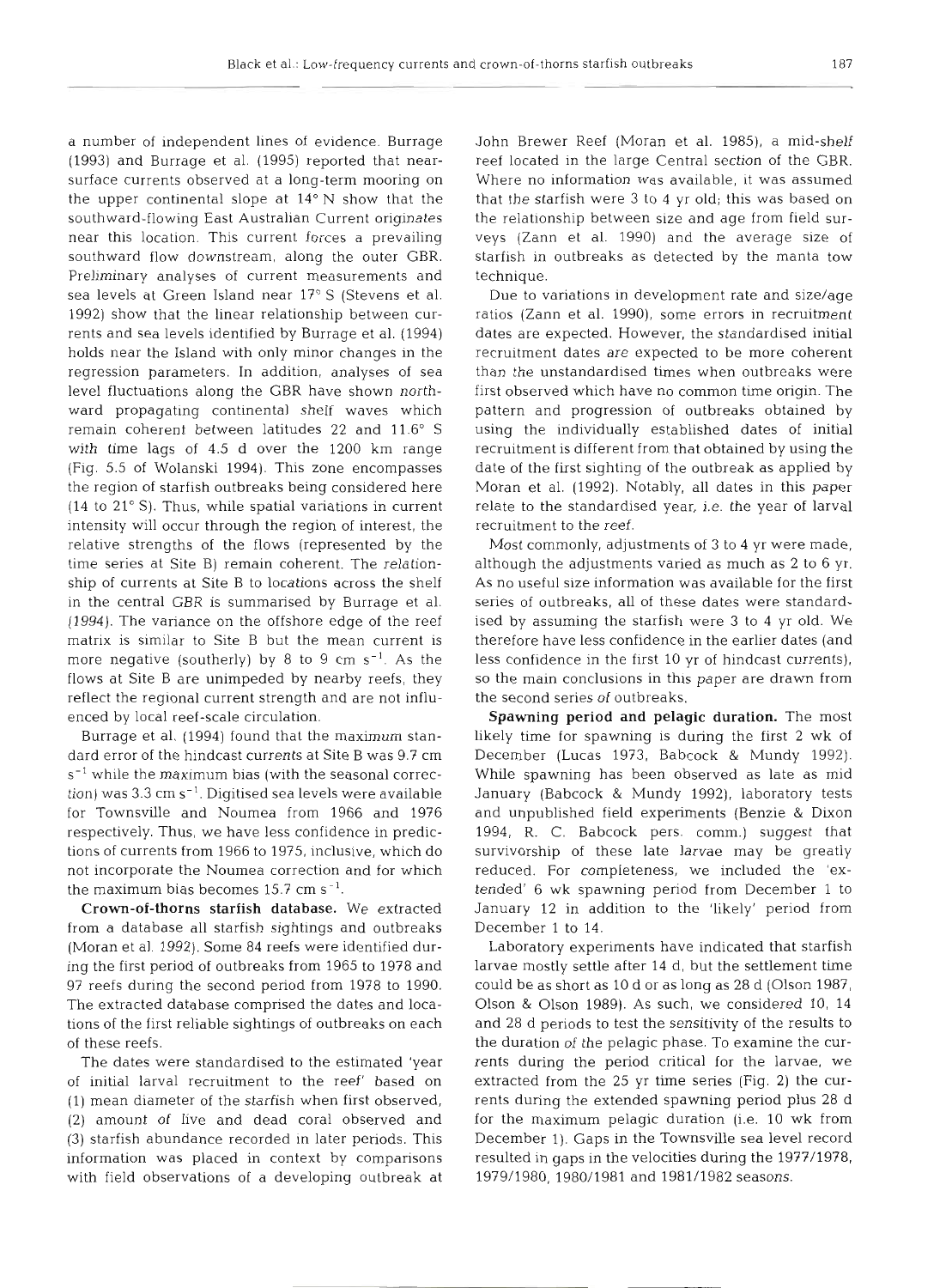

when excursions are small and natal Fig. 2. Hindcast 25 yr time series of currents at Site **B** in the inner lagoon of the central **GBR** recruitment or local regional recruit-

RESULTS<br>Currents and potential larval excursions<br>Both seasonal and inter-annual variability typifies<br>the 25 yr time series of longshore currents at Site B (Fig. 2). Low-frequency currents of around  $0.3 \text{ m s}^{-1}$ are common. The seasonal trend matches the seasonal directional shift in the trade winds. The inter-annual variations are associated with the El Niño Southern<br>Oscillation and variations in local weather patterns<br>(Burrage et al. 1994).<br>The flows during the critical spawning and pelagic Oscillation and variations in local weather patterns (Burrage et al. 1994).

The flows during the critical spawning and pelagic period are also characterised by variability (both during the 10 wk time series and inter-annually) with positive (equatorward) and negative velocities of up to about  $40 \text{ cm s}^{-1}$  (Fig. 3). Reversing meteorologically in-

duced oscillations with 7 to 14 d periods predominate.<br>Potential larval excursions are shown in Fig. 4. These<br>are the total displacements after the pelagic phase for Potential larval excursions are shown in Fig. **4.** These are the total displacements after the pelagic phase for a succession of initial times at 6 h intervals throughout the spawning periods (Fig. **4).** Variability is still common. For example, during 1978, the excursion of larvae released at the beginning of December was close to 0 km while the excursion of late larvae was about 400 km (Fig. **4).** However, periodicity is evident, with the largest period being about 15 yr (maximum southbound currents around 1970 and 1985), and there are

many years where only large or small ative excursions (to the south) recur in 1969 to 1971, 1976, 1982, 1984, 1989 and 1990 (Fig. 4). Very small larval 1975, 1977, 1978, 1983 and 1986 to 1988 and, although the net current is to the south on the GBR, positive (northerly) excursions remain common, e.g. 1968, 1973, 1978 to 1980, 1983 and 1988.

sion, although there is no evidence to suggest that starfish have the ability to<br>time spawning to coincide with periods of slow longshore currents. While some uncertainty in the initial spawning time remains (starfish spawn sevis seen to be cyclic, so there are years ment is more likely. This phenomenon is central to the interpretation of the

cause of initial outbreaks (see 'Discussion'). The intraannual variation is superimposed on the longer periodicity. The analyses depict all possible intra-annual variations by calculating the net movement at 6 h intervals throughout the full spawning season. While large or small net excursions can occur in some years, depend-



Fig. **3.** Hindcast longshore currents over the 10 wk period from November 1 in 1971 and 1974 at Site B. Fast currents and high variability typify 1971 whlle currents are slow in 1974. The likely spawning penod starts on December 1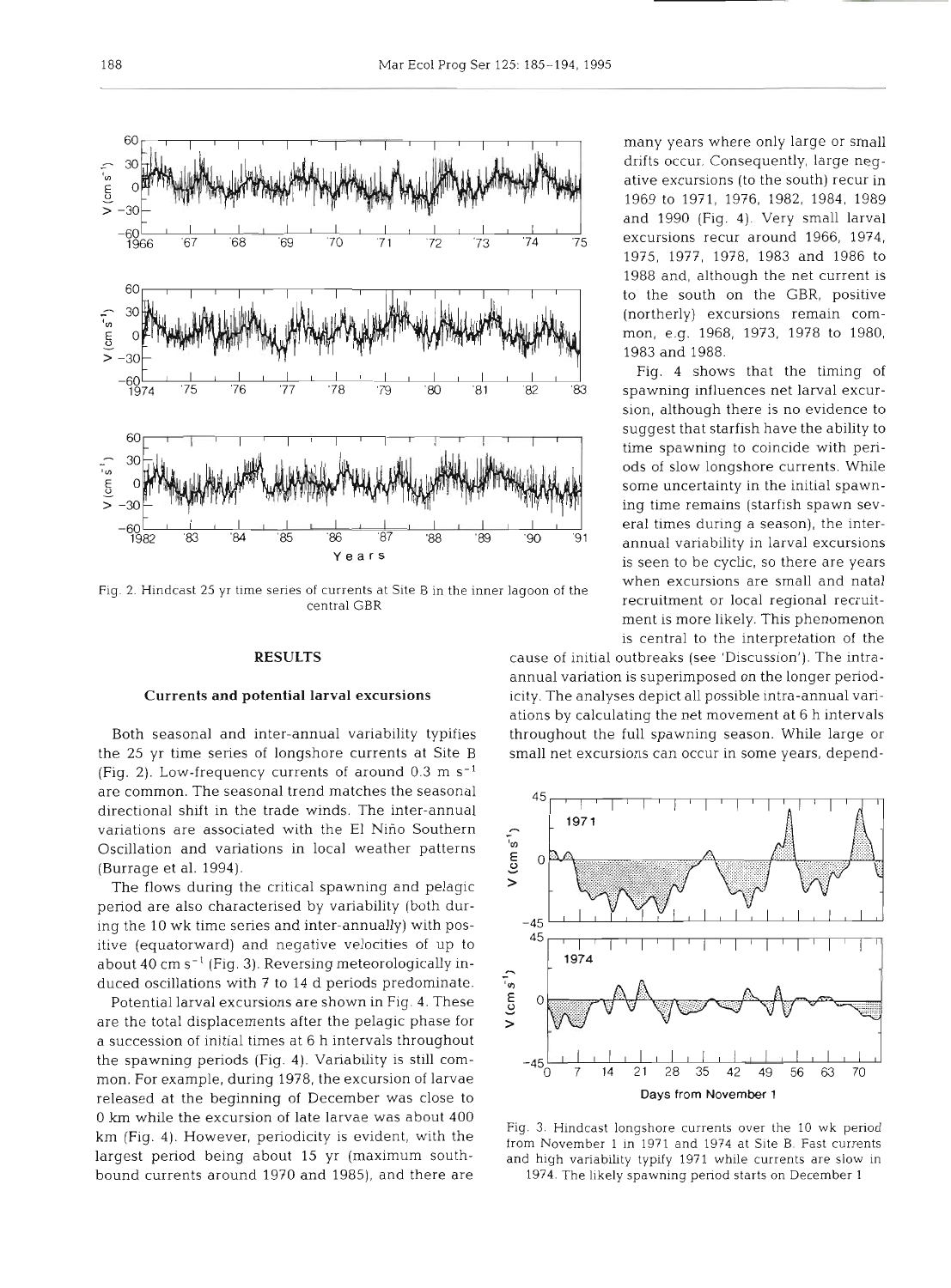

Fig. 4. Dispersal drift excursions for the likely spawning period from December 1 to 14 for a 28 d pelagic dispersal period (1966 to 1990)

ing on the initial spawning time, the lowest-frequency inter-annual cycle with a 15 yr period predominates.

For the likely spawning period, long-term, interannual cyclic trends in the direction and magnitude of the excursion are clearly evident (Fig. 4). These trends result in a long-term oscillation in the excursion distances which may be related to variations in natal and inter-reef recruitment.

# Comparison with crown-of-thorns starfish database

To compare predicted excursions with starfish outbreaks, a simple (spatial) particle advection model was developed. 'Spawned larvae' were represented by free-drifting particles released once every day during the spawning period from each 'source' reef and advected with the hindcast currents parallel with the coast. (Coastal orientation was taken from a bathymetric chart.) A source reef was one containing 'mature adult starfish'. An analysis of the starfish database indicated that the average time during which mature adult populations were in outbreak proportions decreased with the intensity of the outbreak. The duration was as little as 1 yr when outbreak populations exceeded 27 000 starfish  $km^{-2}$ , while for a typical high density case the duration averaged 1.25 yr. A mild outbreak (2068 starfish  $km^{-2}$ ) lasted about 4 yr. Thus, 2 cases were tested: a 2 yr viable period with adults 2 to **3** yr old and a 4 yr viable period with adults 2 to 5 yr old. No significant difference with respect to the southerly progression between the 2 cases was identified and so only the 4 yr case will be discussed.

For the following analyses, the size of the populations on the outbreak reefs did not have to be differentiated, as absolute numbers of larvae were not being considered. The currents were taken to be equal in magnitude to those predicted at Site B throughout the region of interest (14 to 21" S). The currents are coherent over these spatial scales but some longshore and cross-shore variability in the current intensity is expected. Only one question is to be addressed by the particle advection model, i.e. can the year-by-year migrations and patterns of observed outbreaks be explained by secondary outbreak due to waterborne pelagic dispersal?

Fig. 5 shows the latitudes of the final positions of the particles after the pelagic phase, together with the latitudes of the source reefs and outbreak reefs for each year. Several cases were considered: 10, 14 and 28 d pelagic periods and the likely and extended spawning periods. Fig. 5 shows the 10 d likely-spawning-period case.

The predicted cloud of particles mostly attains or exceeds the latitude of the outbreak reefs. Thus, in general, the results support both the southerly wave hypothesis and the less pronounced northerly movement starting from the outbreak epicentre around 16" S (Moran et al. 1992). To assess the statistical significance of the results, Fig. 6 shows the actual southerly progression of outbreak reefs (taken as the maximum distance annually in degrees of latitude from the southernmost source population to the southernmost new outbreak) plotted against the maximum predicted excursion. Cases of southerly transport and new outbreaks were treated. These were years 1966 to 1970, 1975, 1977 to 1978 and 1980 to 1985, where all values were inclusive. 1986 was neglected because only one new outbreak reef was identified after the outbreaks had passed through the region and exhausted the food supply.

With all remaining data included, a non-significant correlation coefficient of  $r = 0.18$  (n = 14, p = 0.269) was obtained between the actual and predicted excursions. With 1975 neglected, the correlation coefficient increased to  $r = 0.29$  (n = 13, p = 0.167) but remained non-significant. With 1978 neglected, the correlation coefficient increased to  $r = 0.59$  (n = 12, p = 0.021) which, at the  $p = 0.025$  level, is now significant (Fig. 6).

Thus, with the exception of the anomalous years 1975 and 1978, the year-by-year migrations and pat-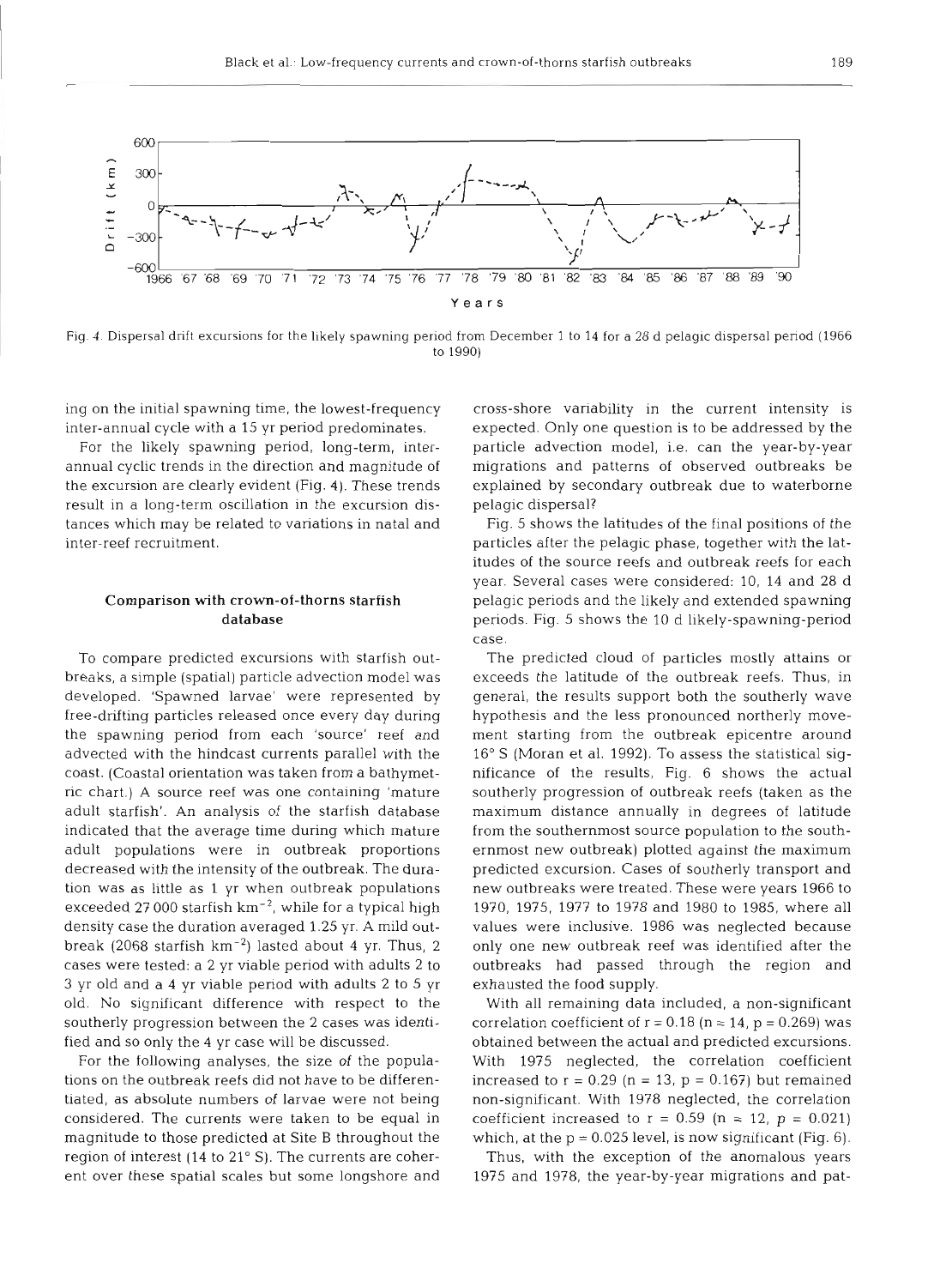



Fig. 6. Observed southerly progression of outbreaks versus the excursion predicted by the particle advection model, with 1975 and 1978 data excluded. Gradient and intercept of the best fit line are 0.63 and 0.021 respectively with  $r^2 = 0.35$ 

terns of observed outbreaks can be explained by secondary outbreak due to waterborne pelagic dispersal. More specifically, the statistical significance indicates that currents on the GBR explain the 'southern wave' of outbreaks from the epicentre around 16" S. While 1975 is the year when primary outbreaks began in the north, and so its omission as a secondary outbreak anomaly could be expected, the model provides no explanation for these anomalous primary outbreaks around 1975, nor for the progression of the outbreaks from 17.5" S in 1977 to 18 to 18.5" S in 1978.

# **Primary outbreaks**

Small net excursions can occur even when currents are fast. Thus, to quantify self-seeding potential during the spawning seasons, we have applied the formulae of Black et al. (1990) to calculate the percentage of larvae retained around a reef as a function of current conditions and reef size. This solution integrates the net retention of larvae over the spawning season as a function of current intensity. For a given reef, high retention is associated with slow currents over the full pelagic period.

Fig. *5.* Predictions after a 10 d pelagic period of larval excursion with source reefs and actual outbreak reefs for each year from 1966 to 1990. Dates are standardised to the dates of initial recruitment of larvae. For example. 1974 is associated wlth the December to January (1974/ 1975) season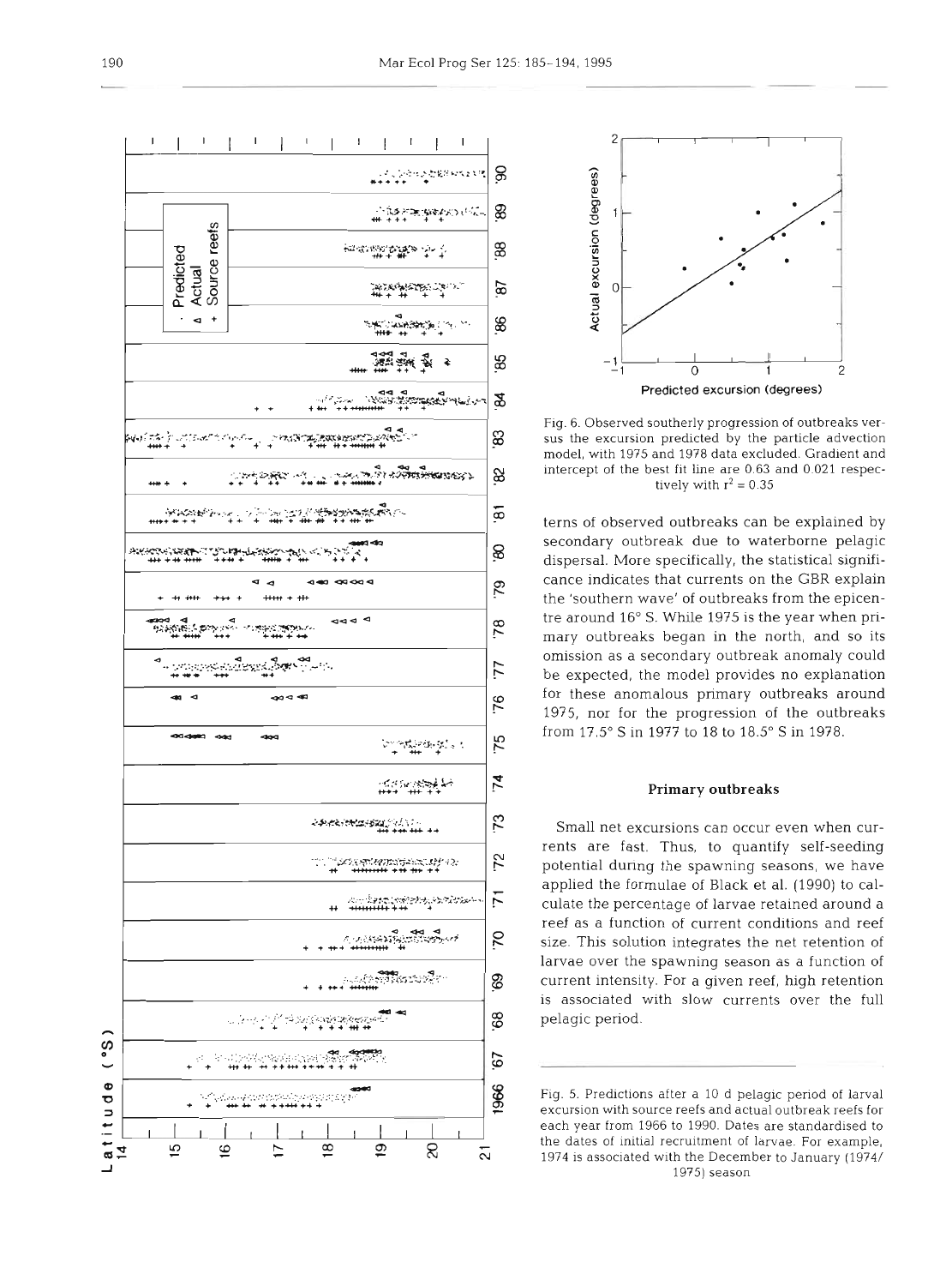For an initial number of larvae  $N_0$ , the number remaining at time *t* is

$$
N = N_0 e^{-Bt} \tag{1}
$$

where  $B$  is the decay coefficient which depends on current strength and reef dimensions (Black et al. 1990) For the variable currents being considered, Eq. (1) was integrated numerically. Reef dimensions and tidal excursion were selected to represent John Brewer Reef in the central GBR which is situated close to Site B. The Site B currents for each year were used to calculate the percentage of larvae retained on the natal reef after 10, 14 and 28 d, at daily intervals throughout the likely and extended spawning periods.

For both the 14 and 28 d pelagic periods and for both the likely and extended spawning periods, the highest retention occurs in 1978 and 1974 respectively (Fig. 7). **A** peak in 1975 is evident if a 14 d pelagic period is assumed. Thus, the latest 'wave' of outbreaks on the GBR began after currents were exceptionally slow in the early to mid 1970s, particularly around 1974/1975 (Fig. 4). The analysis indicates high natal recruitment at these times (Fig. 7).

The analysis of 25 yr of currents has shown that lowfrequency variation in the longshore currents on the GBR occurs at decadal time scales. This establishes propensity for occasional years when currents are exceptionally slow during the critical pelagic phase of the crown-of-thorns starfish larvae. Slow curre result in high local retention of larvae around individual reefs (Black et al. 1990) and abnormally high recruitment may result.

On the contrary, in high currents larvae are spread over a much wider region and, due to hydrodynamic factors, are less likely to successfully recruit (downstream) than the larvae which remain on a natal reef (Black 1993). High recruitment to a single reef (or reefs) may be subsequently compounded by higher fertilization success in high-density, clustered populations in succeeding years (Babcock et al. 1994, Benzie & Dixon 1994).

The 1978 outbreak in the north zone of the large Central section of the GBR (about 150 km south of Green Island) may have been primary, rather than secondary, because the larval excursion results show no secondary larval input to this region (Fig. 5). Island) may have been primary, rather<br>than secondary, because the larval excursion results show no secondary larval input to this region (Fig.  $5$ ). Moreover, the analysis of larval retention shows 1978 to have an exceptionally high self-  $\frac{3}{7}$  1965 seeding potential. Notably, 35 % of larvae are predicted to remain on the natal reef after 14 d in 1978. Some 4 % are still present after 28 d. John Brewer Reef is a small to medium sized reef and more larvae should be retained by the larger reefs on the GBR (Black et al. 1990).

While there are some uncertainties about spawning times and starfish ages, these do not change the conclusion that the 1978 outbreak may have been primary. The outbreaks recorded in 1977 and 1978 are drawn from the first of a detailed series of surveys (Moran et al. 1988) and are therefore expected to be reliable. The 1978 anomaly occurs for a 10, 14 or 28 d pelagic phase, irrespective of whether the likely or extended spawning period is considered. The net currents are clearly near zero or northerly during 1978 while the outbreaks apparently progress south. We have confidence in the hindcast currents at this time as the Noumea seasonal correction has been applied. Moreover, the currents are applicable because Site B is situated at 18.8" S which is very near the region being considered. The filter applied to the currents (with 51.4 h half power point) eliminates short-term fluctuations but these are not expected to be able to reverse the net northerly trend to create a strong net southerly migration.

The slope of the regression line indicates that the particle advection model tends to overestimate the excursion distance (Fig. 6). This may be related to physical factors which were not included in the model. First, larvae take a finite time to escape from the natal reef (Black et al. 1990) and this time delay has not been included in the simple advection model. Second, the influence of the reefs themselves has been neglected. Small-scale modelling has shown that reefs trap some passing larvae, thereby causing the speed of the centre of mass of a patch to be reduced (Black 1993) while the reefs themselves cause the low-frequency flow to be reduced within the reef matrix. Thus, predicted excursions will be representative of those larvae which do not interact with individual reefs, and are therefore likely to be maximum distances. This means, however, that the 1978 anomaly cannot be readily explained by an overestimate of larval translation by the model.

Some uncertainty in the date of initial recruitment remains due to uncertainties in the age/size relation-



Fig. 7. Predicted self-seeding particle retention around John Brewer Reef after<br>a 14 d pelagic period. Particles were released during the likely spawning<br>period. Bars show the spread of possible retention percentages for e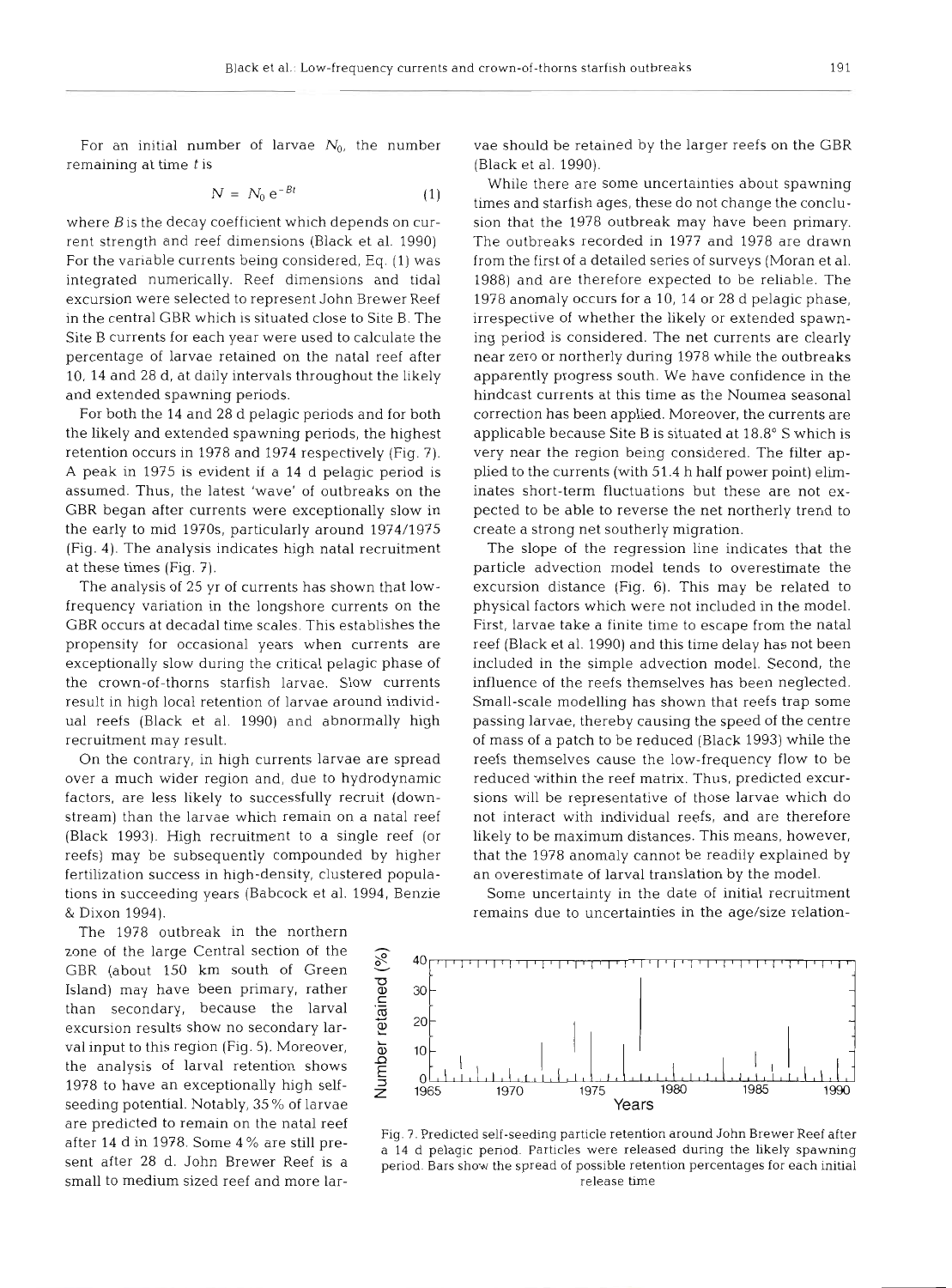ship (Zann et al. 1990). Moreover, a gap in the 1979 record prevents a full assessment of potential larval inputs 1 yr before and after 1978, although the available records suggest mostly slow or northerly currents in both 1977 and 1979 (Fig. 4) and, therefore, these currents do not explain the southerly progression. Fig. 5 shows larvae going no further than 18" S until 1980. There remains some chance that the spawning season occurred earlier in 1978. However, an inspection of the currents in November 1978 before our initial release time showed that slow currents occurred during this period also. Thus, the existing evidence suggests that the 1978 outbreak may have been primary.

## **DISCUSSION**

Causal links between hydrodynamics and recruitment of marine species have been identified previously (e.g. Bailey 1981, Roughgarden et al. 1988, Goodrich et al. 1989, Farrell et al. 1991, Little & Epifanio 1991), and some of these authors argue for local retention as a general mechanism of enhanced larval recruitment. Within the starfish research program, numerical models of currents have been used to predict spatial variation in settlement of crown-of-thorns starfish at an individual-reef and reef-group scale (Black & Moran 1991) and at a continental-shelf scale (Dight et al. 1990). Reef-scale spatial variation was associated with a complex system of 'phase eddies' which develop on the GBR due to unsteadiness in the tidal circulation around coral reefs (Black & Gay 1987).

Similarly, temporal variation in recruitment has been associated with variation in the physical factors which generate currents. For example, intra-annual variation in barnacle recruitment in California, USA, was found to be related to the relaxation of onshore winds and consequent cessation of coastal upwelling (Farrell et al. 1991). Jenkins & Black (1994) have identified an interaction of vanous current components which results in temporal variation in recruitment of King George whiting in a large bay in southern Australia.

Low-density populations of starfish throughout the GBR (Moran 1986, Moran et al. 1988, Moran & De'ath 1992) must cumulatively provide the vital contribution to the larval pool for continuation of the species. However, there are no obvious explanations of how these low-level populations continue at the same small site from one generation to the next if secondary infestation provides the only larval supply. The inter-annual variability in the currents alone should be sufficient to prevent the exact transfer of larvae from an upstream site to a restricted region on a particular downstream reef (Dight et al. 1990).

Thus, a universal theory must provide general explanations for **3** phenomena: (1) the long-term presence of low-level populations on reefs, (2) the initiation of a primary outbreak, and (3) the secondary infestation of downstream reefs. With reference to the first phenomenon, Black & Moran (1991) noted that initial outbreak locations on individual reefs were correlated with zones where the hydrodynamics cause relatively higher local recruitment. This focussing of larvae may allow small populations to seed the natal region.

At the smallest scales, studies of the dispersal of starfish larvae over distances of metres (Babcock et al. 1994, Benzie et al. 1994) have suggested that microscale processes, such as the interaction of the larvae with the sea bed topography, need to be considered to fully characterise the potential range of larval excursions for a given pelagic organism. Benzie et al. (1994) recorded crown-of-thorns starfish eggs entering the substrate within minutes of their release, even though the pelagic duration of a freely drifting gamete may be as long as 28 d. These observations of eggs entering the substrate near the spawning starfish suggest highly localised recruitment as a mechanism to explain the presence of several generations of low-level populations on some reefs (Benzie et al. 1994).

In this paper, the particle advection model has shown that secondary infestation can generally explain the observed movement of outbreaks. A significant correlation between the model and the outbreak progression was obtained at the  $p = 0.025$  level of significance. Thus, a deterministic relationship between currents and outbreaks has been identified. Exceptions which could not be explained by secondary infestation were the initial primary outbreaks in the early 1960s and 1975. An anomalous southerly movement of outbreaks in 1978 was also found to be unexplained by secondary infestation. Each of these anomalies occurred when currents were consistently slow during the spawning period, implicating extraordinarily high natal recruitment as the trigger which allowed the outbreaks to develop.

Several factors may assist the development of primary outbreaks. Undoubtedly, food supply controls starfish populations, particularly during and after a major outbreak. This is evident in Fig. 5 when no new outbreaks occur in the north after the initial infestation becomes established in 1978 even though larval supply remains plentiful.

Predation and other causes of larval loss are also likely to be important, but the level of predation may not vary sufficiently inter-annually to allow the predatory control to be reduced to a level where outbreaks can suddenly get under way. In addition, predation may be a less significant controlling factor during years with higher numbers of (self-seeding) recruits. Using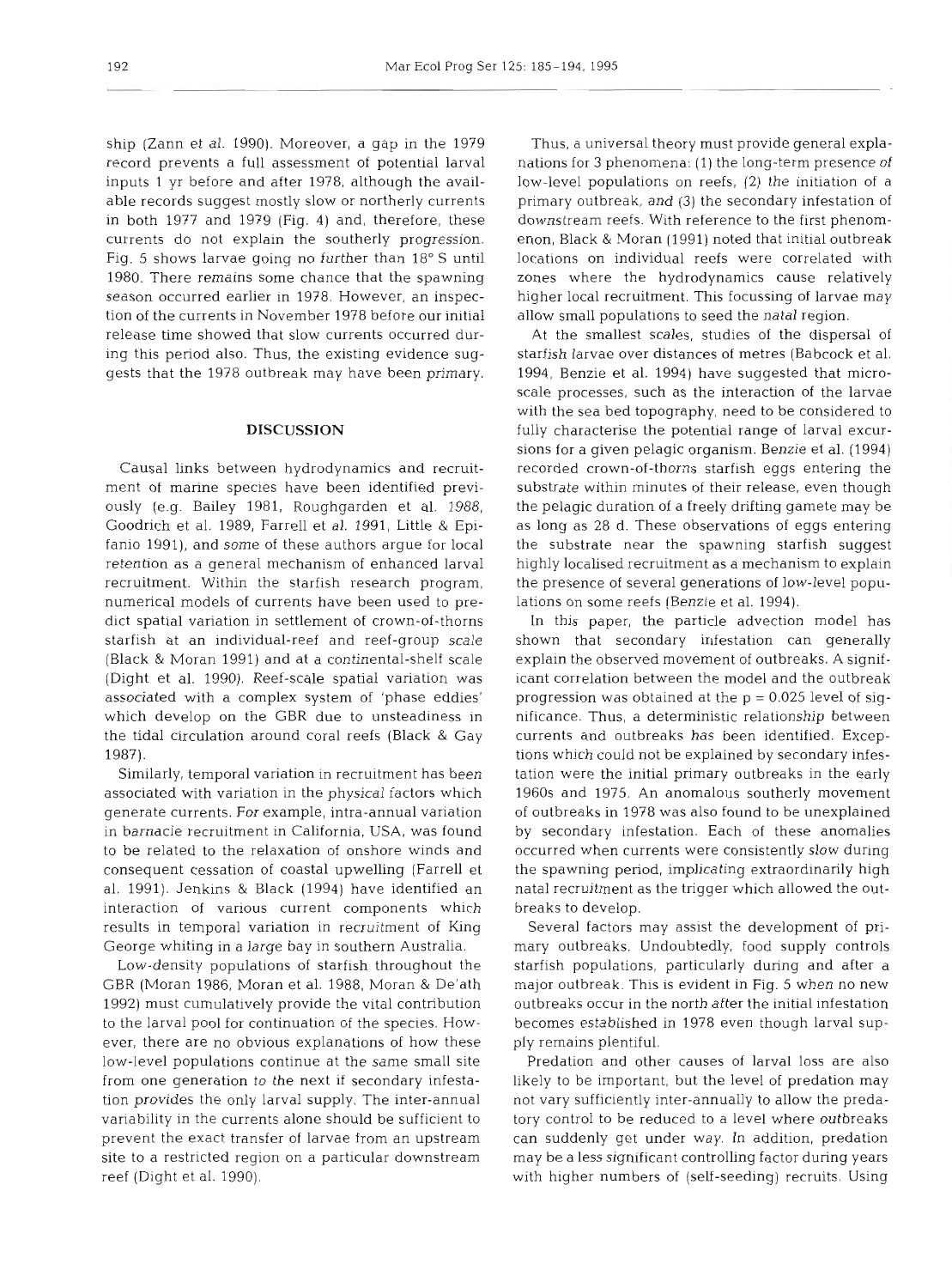numerical stock-recruitment simulations, McCallum (1992) found that starfish populations may be greatly affected by very minor variations in the amount of larval interchange between reefs, even small changes in the amount of background recruitment which may be too small to measure. Thus, while the predation levels may be relatively stable, small changes in larval recruits due to variation in currents may have significant consequences for recruitment success.

Several important questions remain untreated. For example, why do the initial outbreaks appear in the Cairns to Cooktown region? Average currents may be slower in the Cairns to Cooktown region because of the barrier provided by the offshore ribbon reefs. This region is closer to the bifurcation of the East Australian Current which approaches the coast north of Cairns and bifurcates north and south (Church 1987), so net currents within the bifurcation region may be smaller than elsewhere. Other distinguishing features could relate to temperature (Black 1992), salinity, food supply, predator numbers, etc., which may determine larval survivorship. Each of these factors may accumulate to establish the environment which allows an outbreak to begin more easily in the Cairns to Cooktown region, and suitable recruitment years (e.g. when currents are slow) may precipitate an outbreak. Further studies will be needed to attempt to define any differences between the regions relevant to starfish outbreaks.

While the southern wave hypothesis generally identifies 16" S as the initial epicentre of outbreaks (Moran et al. 1992), if the 1978 outbreak is primary then there may be no difference between the regions, as primary outbreaks have developed separately in both. This would mean that the 2 regions are similar in character but out of phase with respect to the initiation of outbreaks. Moran et al. (1992) identified a similar case in the southern GBR where outbreaks in the Swain Reefs appeared to occur prior to the arrival of the 'southern wave' of larvae.

The progressions of the 2 outbreak events are remarkably qualitatively similar (Fig. 5). Once again, outbreaks between 18 and 19" S in 1966 are not fully explained by secondary infestation, particularly if the model tends to overestimate the larval excursions. Unfortunately, hindcast currents prior to 1966 were not readily available, while both the starfish database and the hindcast currents are less reliable between 1966 and 1975 than in the subsequent years.

While slow currents in 1975 and 1978 have been considered, Fig. 7 also shows a series of additional slow current years such as 1974 and 1987. If the dating of initial recruitment was in error by 1 yr, then the currents in 1974 may indeed be related to a high larval recruitment pulse which initiated the outbreaks con-

sidered to have commenced in 1995. In 1995, that we commenced in the commence of the present on nothler net present may have presented a new outbreak deelouging the main and the main between the main of the standardied da